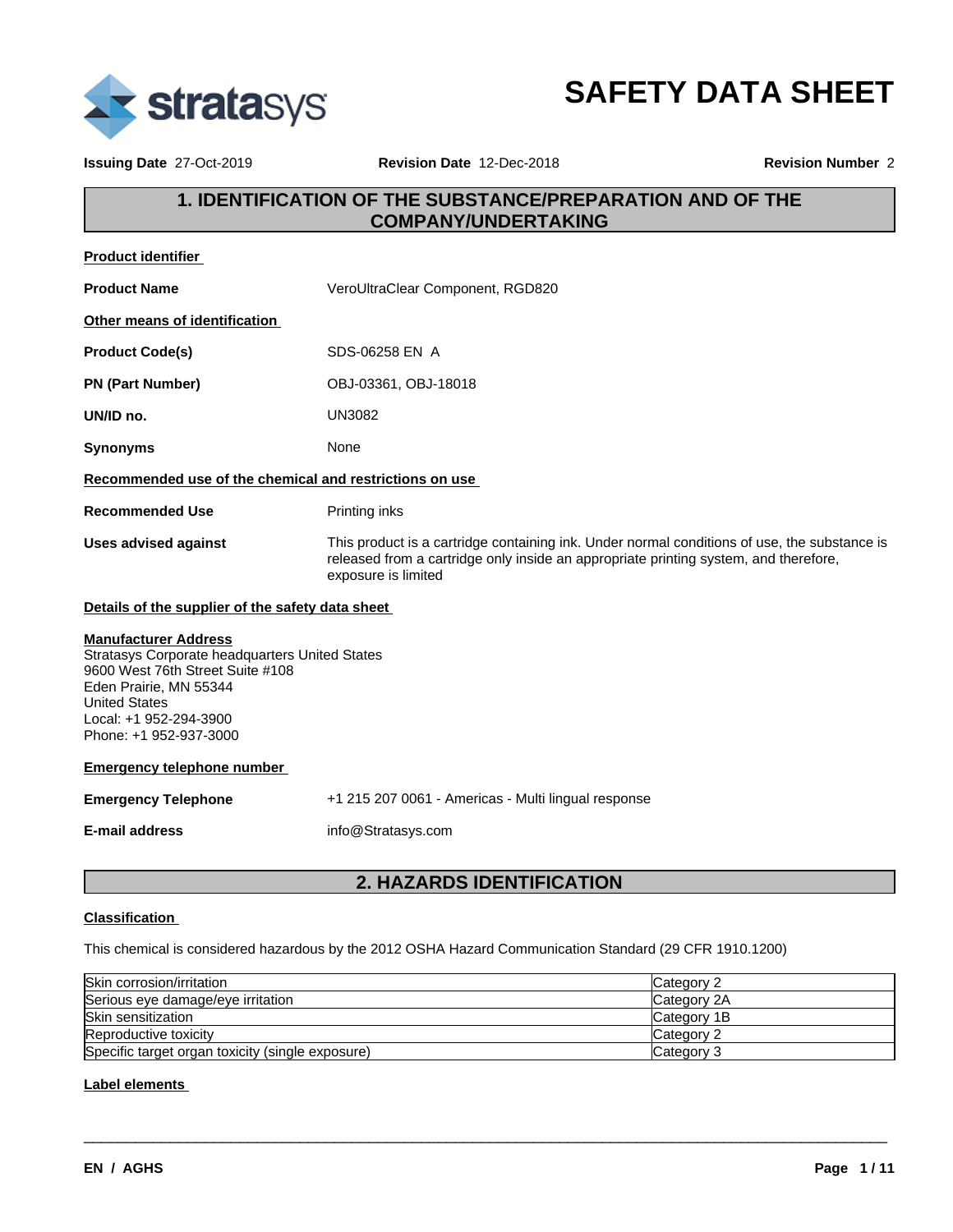## **Warning**



Obtain special instructions before use Do not handle until all safety precautions have been read and understood Wear protective gloves/protective clothing/eye protection/face protection Wash face, hands and any exposed skin thoroughly after handling Avoid breathing dust/fume/gas/mist/vapors/spray Contaminated work clothing must not be allowed out of the workplace Use only outdoors or in a well-ventilated area

### **Precautionary Statements - Response**

IF exposed or concerned: Get medical advice/attention IF IN EYES: Rinse cautiously with water for several minutes. Remove contact lenses, if present and easy to do. Continue rinsing If eye irritation persists: Get medical advice/attention IF ON SKIN: Wash with plenty of water and soap Take off contaminated clothing and wash it before reuse If skin irritation or rash occurs: Get medical advice/attention IF INHALED: Remove person to fresh air and keep comfortable for breathing

### **Precautionary Statements - Storage**

Store locked up Store in a well-ventilated place. Keep container tightly closed

### **Precautionary Statements - Disposal**

Dispose of contents/container to an approved waste disposal plant

### **Hazards not otherwise classified (HNOC)**

Not applicable

### **Other Information**

Very toxic to aquatic life with long lasting effects. Very toxic to aquatic life.

**Unknown acute toxicity** 0 % of the mixture consists of ingredient(s) of unknown toxicity

# **3. COMPOSITION/INFORMATION ON INGREDIENTS**

### **Mixture**

| Chemical name | CAS No.     | Weight-%  | Proprietary |
|---------------|-------------|-----------|-------------|
| Proprietary   | Proprietary | $50 - 60$ |             |
| Proprietary   | Proprietary | $10 - 30$ |             |
| Proprietarv   | Proprietary | $10 - 30$ |             |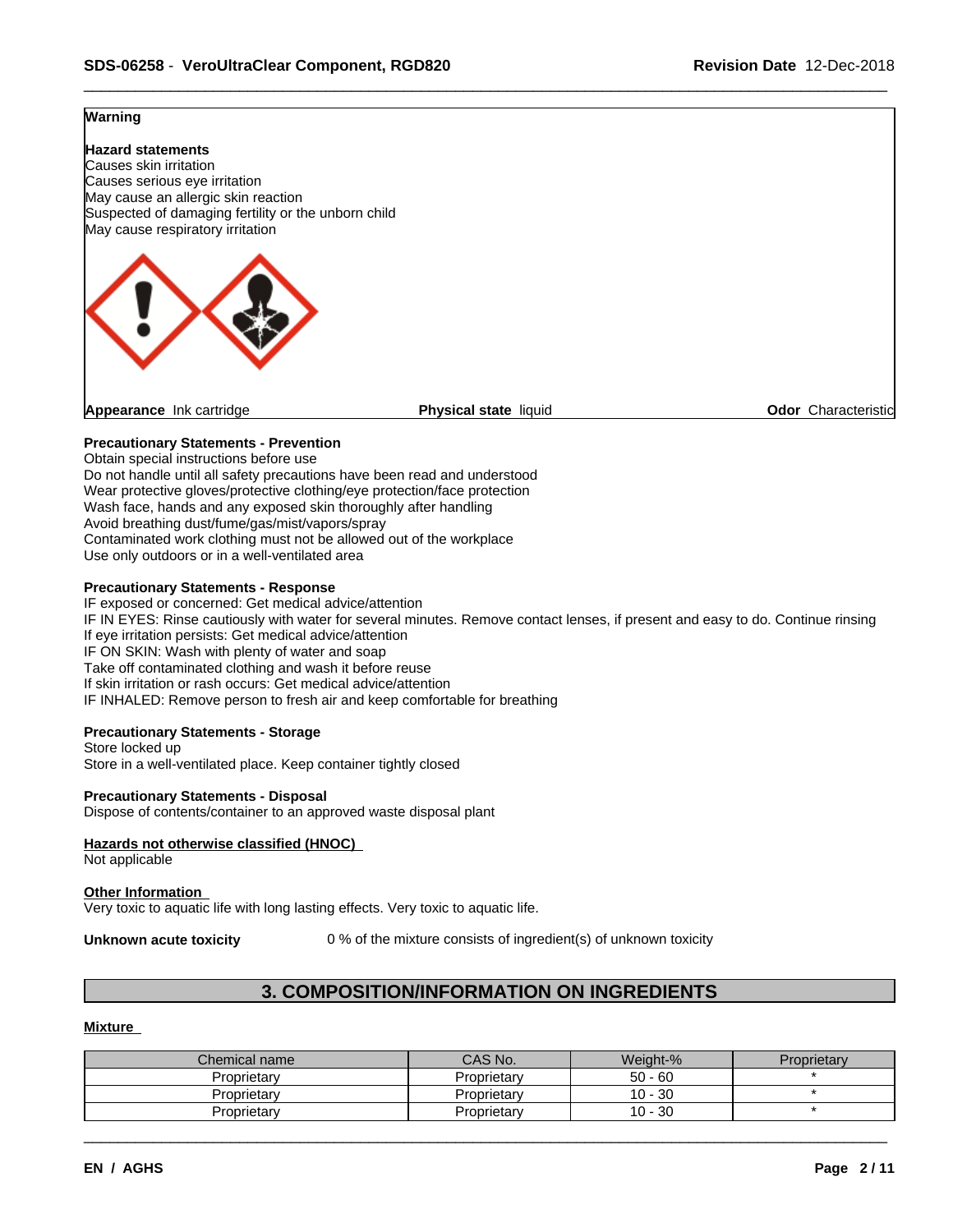## \_\_\_\_\_\_\_\_\_\_\_\_\_\_\_\_\_\_\_\_\_\_\_\_\_\_\_\_\_\_\_\_\_\_\_\_\_\_\_\_\_\_\_\_\_\_\_\_\_\_\_\_\_\_\_\_\_\_\_\_\_\_\_\_\_\_\_\_\_\_\_\_\_\_\_\_\_\_\_\_\_\_\_\_\_\_\_\_\_\_\_\_\_ **SDS-06258** - **VeroUltraClear Component, RGD820 Revision Date** 12-Dec-2018

| Tripropylene glycol diacrylate                   | 42978-66-5  | $3 - 10$    |  |
|--------------------------------------------------|-------------|-------------|--|
| Proprietary                                      | Proprietary | $0.3 - 1$   |  |
| camphene                                         | 79-92-5     | $0.1 - 0.3$ |  |
| 1,7,7-Trimethyltricyclo[2.2.1.02,6]heptane       | 508-32-7    | $0.1 - 0.3$ |  |
| Glycerol, propoxylated, esters with acrylic acid | 52408-84-1  | $0.1 - 0.3$ |  |
| Acrylic acid, 2-hydroxyethyl ester               | 818-61-1    | $0.1 - 0.3$ |  |

\*The exact percentage (concentration) of composition has been withheld as a trade secret.

# **4. FIRST AID MEASURES**

## **Description of first aid measures**

| <b>General advice</b>                                                                                     | Show this safety data sheet to the doctor in attendance.                                                                                                                                                                                                                                  |  |
|-----------------------------------------------------------------------------------------------------------|-------------------------------------------------------------------------------------------------------------------------------------------------------------------------------------------------------------------------------------------------------------------------------------------|--|
| <b>Inhalation</b>                                                                                         | Remove to fresh air. IF exposed or concerned: Get medical advice/attention. Get medical<br>attention immediately if symptoms occur.                                                                                                                                                       |  |
| Eye contact                                                                                               | Rinse immediately with plenty of water, also under the eyelids, for at least 15 minutes. Keep<br>eye wide open while rinsing. Remove contact lenses, if present and easy to do. Continue<br>rinsing. Get medical attention if irritation develops and persists. Do not rub affected area. |  |
| <b>Skin contact</b>                                                                                       | May cause an allergic skin reaction. In the case of skin irritation or allergic reactions see a<br>physician. Wash off immediately with soap and plenty of water for at least 15 minutes.                                                                                                 |  |
| Ingestion                                                                                                 | Do NOT induce vomiting. Clean mouth with water and drink afterwards plenty of water.<br>Never give anything by mouth to an unconscious person. Call a physician.                                                                                                                          |  |
|                                                                                                           | Self-protection of the first aider Avoid contact with skin, eyes or clothing. Wear personal protective clothing (see section 8).                                                                                                                                                          |  |
| Most important symptoms and effects, both acute and delayed                                               |                                                                                                                                                                                                                                                                                           |  |
| <b>Symptoms</b>                                                                                           | Itching. Rashes. Hives. Burning sensation.                                                                                                                                                                                                                                                |  |
|                                                                                                           | Indication of any immediate medical attention and special treatment needed                                                                                                                                                                                                                |  |
| Note to physicians                                                                                        | May cause sensitization in susceptible persons. Treat symptomatically.                                                                                                                                                                                                                    |  |
|                                                                                                           | <b>5. FIRE-FIGHTING MEASURES</b>                                                                                                                                                                                                                                                          |  |
| <b>Suitable Extinguishing Media</b>                                                                       | Use extinguishing agent suitable for type of surrounding fire. Class B fires: Use carbon<br>dioxide (CO2), regular dry chemical (sodium bicarbonate), regular foam (Aqueous Film<br>Forming Foam-AFFF), or water spray to cool containers.                                                |  |
| Unsuitable extinguishing media                                                                            |                                                                                                                                                                                                                                                                                           |  |
|                                                                                                           | CAUTION: Use of water spray when fighting fire may be inefficient.                                                                                                                                                                                                                        |  |
| Specific hazards arising from the<br>chemical                                                             | Product is or contains a sensitizer. May cause sensitization by skin contact.                                                                                                                                                                                                             |  |
| <b>Explosion data</b><br>Sensitivity to Mechanical Impact None.<br><b>Sensitivity to Static Discharge</b> | None.                                                                                                                                                                                                                                                                                     |  |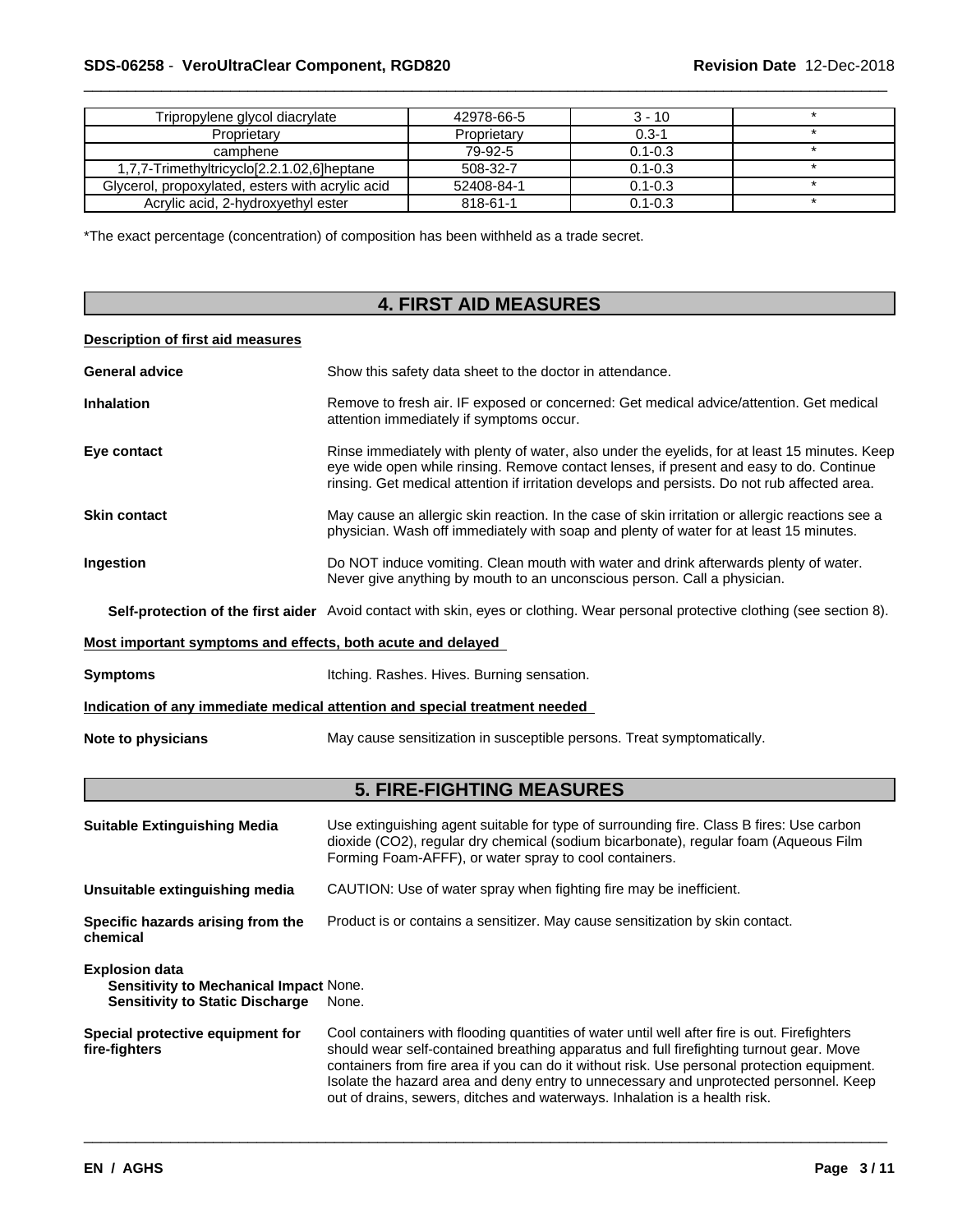## **6. ACCIDENTAL RELEASE MEASURES**

### **Personal precautions, protective equipment and emergency procedures**

| Avoid contact with skin, eyes or clothing. Ensure adequate ventilation. Use personal<br><b>Personal precautions</b><br>protective equipment as required. Evacuate personnel to safe areas. Keep people away<br>from and upwind of spill/leak. |                                                                                                                                                                                            |  |
|-----------------------------------------------------------------------------------------------------------------------------------------------------------------------------------------------------------------------------------------------|--------------------------------------------------------------------------------------------------------------------------------------------------------------------------------------------|--|
| <b>Other Information</b>                                                                                                                                                                                                                      | Refer to protective measures listed in Sections 7 and 8.                                                                                                                                   |  |
| <b>Environmental precautions</b>                                                                                                                                                                                                              |                                                                                                                                                                                            |  |
| <b>Environmental precautions</b>                                                                                                                                                                                                              | Prevent further leakage or spillage if safe to do so.                                                                                                                                      |  |
| Methods and material for containment and cleaning up                                                                                                                                                                                          |                                                                                                                                                                                            |  |
| <b>Methods for containment</b>                                                                                                                                                                                                                | Use a non-combustible material like vermiculite, sand or earth to soak up the product and<br>place into a container for later disposal. Following product recovery, flush area with water. |  |
| Methods for cleaning up                                                                                                                                                                                                                       | Pick up and transfer to properly labeled containers.                                                                                                                                       |  |
| <b>Prevention of secondary hazards</b>                                                                                                                                                                                                        | Clean contaminated objects and areas thoroughly observing environmental regulations.                                                                                                       |  |

# **7. HANDLING AND STORAGE**

#### **Precautions for safe handling**

**Advice on safe handling** Avoid breathing vapors or mists. Wash thoroughly after handling. Obtain special instructions before use. Do not handle until all safety precautions have been read and understood. Use personal protective equipment as required. Use only outdoors or in a well-ventilated area. Wear protective gloves and eye/face protection. Contaminated work clothing should not be allowed out of the workplace. Avoid release to the environment. Do not eat, drink or smoke when using this product. Heating may cause a fire.

### **Conditions for safe storage, including any incompatibilities**

**Storage Conditions** Store in a cool, dry area away from potential sources of heat, open flames, sunlight or other chemicals. Store in a cool, well ventilated area. Store in accordance with local regulations. Keep container tightly closed. Store between 15 °C and 27 °C. Shipment temperature (up to 5 weeks) is -20 °C to 50 °C. Store in a combustible storage area away from heat and open flame.

## **8. EXPOSURE CONTROLS/PERSONAL PROTECTION**

# **Control parameters**

**Exposure Limits** The following ingredients are the only ingredients of the product above the cut-off level (or level that contributes to the hazard classification of the mixture) which have an exposure limit applicable in the region for which this safety data sheet is intended or other recommended limit. At this time, the other relevant constituents have no known exposure limits from the sources listed here.

 $\overline{\phantom{a}}$  ,  $\overline{\phantom{a}}$  ,  $\overline{\phantom{a}}$  ,  $\overline{\phantom{a}}$  ,  $\overline{\phantom{a}}$  ,  $\overline{\phantom{a}}$  ,  $\overline{\phantom{a}}$  ,  $\overline{\phantom{a}}$  ,  $\overline{\phantom{a}}$  ,  $\overline{\phantom{a}}$  ,  $\overline{\phantom{a}}$  ,  $\overline{\phantom{a}}$  ,  $\overline{\phantom{a}}$  ,  $\overline{\phantom{a}}$  ,  $\overline{\phantom{a}}$  ,  $\overline{\phantom{a}}$ 

### **Appropriate engineering controls**

### **Engineering controls** Showers Eyewash stations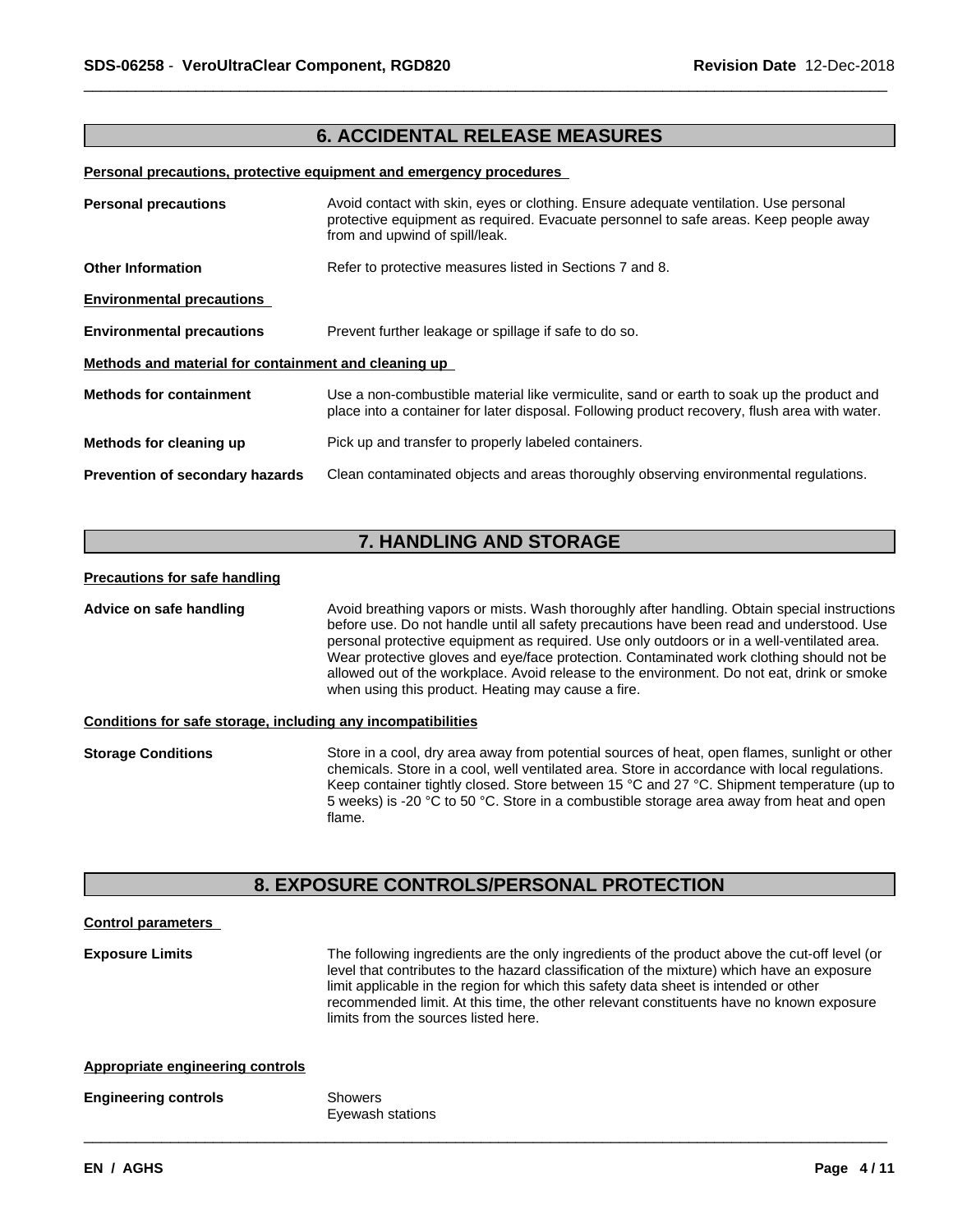Ventilation systems.

## **Individual protection measures, such as personal protective equipment**

| <b>Eye/face protection</b>     | Wear safety glasses with side shields (or goggles). If splashes are likely to occur, wear<br>safety glasses with side-shields.                                                                                          |
|--------------------------------|-------------------------------------------------------------------------------------------------------------------------------------------------------------------------------------------------------------------------|
| <b>Hand Protection</b>         | Wear suitable gloves. Impervious gloves.                                                                                                                                                                                |
| Skin and body protection       | Wear suitable protective clothing. Long sleeved clothing.                                                                                                                                                               |
| <b>Respiratory protection</b>  | No protective equipment is needed under normal use conditions. If exposure limits are<br>exceeded or irritation is experienced, ventilation and evacuation may be required.                                             |
| General hygiene considerations | Do not eat, drink or smoke when using this product. Wash hands before breaks and<br>immediately after handling the product. Wear suitable gloves and eye/face protection. Avoid<br>contact with skin, eyes or clothing. |

# **9. PHYSICAL AND CHEMICAL PROPERTIES**

**Information on basic physical and chemical properties**

| mionialion on basic physical and chemical properties |                                    |                  |
|------------------------------------------------------|------------------------------------|------------------|
| <b>Physical state</b>                                | liquid                             |                  |
| Appearance                                           | Ink cartridge                      |                  |
| Odor                                                 | Characteristic                     |                  |
| Color                                                | clear                              |                  |
| <b>Odor threshold</b>                                | No information available           |                  |
| <b>Property</b>                                      | <b>Values</b>                      | Remarks • Method |
| pH                                                   | N/A                                |                  |
| Melting point / freezing point                       | No data available / 131 °F         |                  |
| Boiling point / boiling range                        | No data available                  | None known       |
| <b>Flash point</b>                                   | $>= 110 - < 250$ °C / $>= 230 - <$ |                  |
|                                                      | 482 °F                             |                  |
| <b>Evaporation rate</b>                              | No data available                  | None known       |
| Flammability (solid, gas)                            | No data available                  | None known       |
| <b>Flammability Limit in Air</b>                     |                                    | None known       |
| <b>Upper flammability limit:</b>                     | No data available                  |                  |
| Lower flammability limit:                            | No data available                  |                  |
| Vapor pressure                                       | No data available                  | None known       |
| <b>Vapor density</b>                                 | No data available                  | None known       |
| <b>Relative density</b>                              | No data available                  | None known       |
| <b>Water solubility</b>                              | Insoluble in water                 |                  |
| Solubility in other solvents                         | No data available                  | None known       |
| <b>Partition coefficient</b>                         | No data available                  | None known       |
| <b>Autoignition temperature</b>                      | No data available                  | None known       |
| <b>Decomposition temperature</b>                     | No data available                  | None known       |
| <b>Kinematic viscosity</b>                           | No data available                  | None known       |
| <b>Dynamic viscosity</b>                             | No data available                  | None known       |
| <b>Explosive properties</b>                          | No information available           |                  |
| <b>Oxidizing properties</b>                          | No information available           |                  |
| <b>Other Information</b>                             |                                    |                  |
| Softening point                                      | No information available           |                  |
| <b>Molecular weight</b>                              | No information available           |                  |
| <b>VOC Content (%)</b>                               | No information available           |                  |
| <b>Liquid Density</b>                                | No information available           |                  |
| <b>Bulk density</b>                                  | No information available           |                  |
|                                                      |                                    |                  |

# **10. STABILITY AND REACTIVITY**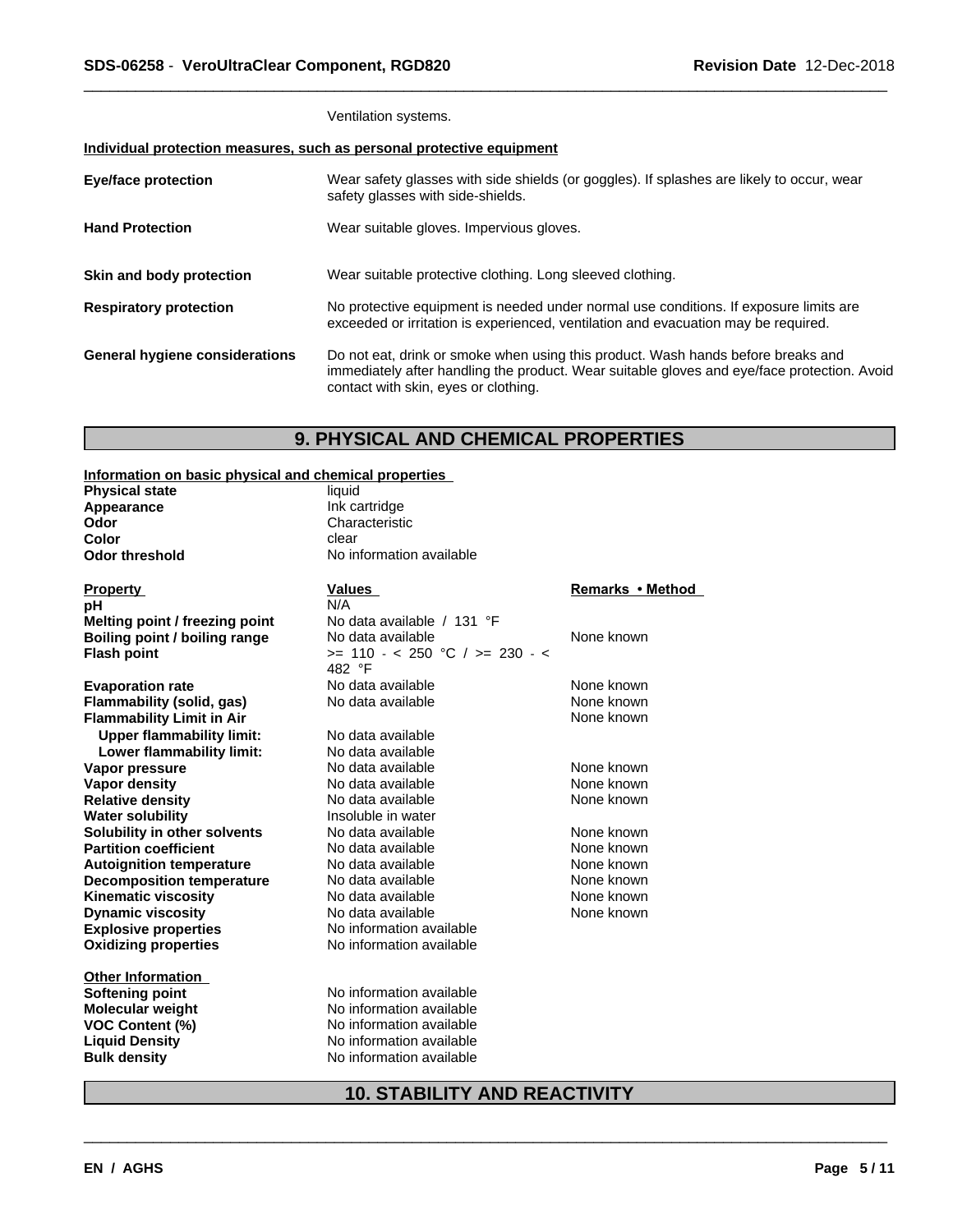| <b>Reactivity</b>                  | Heating may cause a fire.                                                                      |
|------------------------------------|------------------------------------------------------------------------------------------------|
| <b>Chemical stability</b>          | Decomposes on exposure to light. Unstable if heated.                                           |
| Possibility of hazardous reactions | Uncured ink will polymerize on exposure to light.                                              |
| <b>Conditions to avoid</b>         | Avoid exposure to heat and light.                                                              |
| Incompatible materials             | Not applicable under normal conditions of use and storage.                                     |
|                                    | Hazardous decomposition products Thermal Decomposition Products. Combustion: oxides of carbon. |

**11. TOXICOLOGICAL INFORMATION**

### **Information on likely routes of exposure**

| <b>Product Information</b> |                                      |                                                                                                                                                                                      |  |  |
|----------------------------|--------------------------------------|--------------------------------------------------------------------------------------------------------------------------------------------------------------------------------------|--|--|
|                            | <b>Inhalation</b>                    | May cause irritation of respiratory tract. (based on components).                                                                                                                    |  |  |
|                            | Eye contact                          | Irritating to eyes. (based on components). Causes serious eye irritation.                                                                                                            |  |  |
|                            | <b>Skin contact</b>                  | May cause sensitization by skin contact. Repeated or prolonged skin contact may cause<br>allergic reactions with susceptible persons. (based on components). Causes skin irritation. |  |  |
|                            | <b>Ingestion</b>                     | Ingestion may cause gastrointestinal irritation, nausea, vomiting and diarrhea. (based on<br>components).                                                                            |  |  |
|                            | Information on toxicological effects |                                                                                                                                                                                      |  |  |

**Symptoms Itching. Rashes. Hives. Redness. May cause redness and tearing of the eyes.** 

 $\overline{\phantom{a}}$  ,  $\overline{\phantom{a}}$  ,  $\overline{\phantom{a}}$  ,  $\overline{\phantom{a}}$  ,  $\overline{\phantom{a}}$  ,  $\overline{\phantom{a}}$  ,  $\overline{\phantom{a}}$  ,  $\overline{\phantom{a}}$  ,  $\overline{\phantom{a}}$  ,  $\overline{\phantom{a}}$  ,  $\overline{\phantom{a}}$  ,  $\overline{\phantom{a}}$  ,  $\overline{\phantom{a}}$  ,  $\overline{\phantom{a}}$  ,  $\overline{\phantom{a}}$  ,  $\overline{\phantom{a}}$ 

### **Numerical measures of toxicity**

### **Acute toxicity**

**The following values are calculated based on chapter 3.1 of the GHS document** .

**Unknown acute toxicity** 0 % of the mixture consists of ingredient(s) of unknown toxicity

### **Component Information**

| Chemical name                                     | Oral LD50                                   | Dermal LD50                                 | Inhalation LC50                       |
|---------------------------------------------------|---------------------------------------------|---------------------------------------------|---------------------------------------|
| Proprietary                                       | $= 4890$ mg/kg (Rat)                        | $>$ 3000 mg/kg (Rabbit)                     |                                       |
| Tripropylene glycol diacrylate<br>42978-66-5      | $= 6200$ mg/kg (Rat)                        | $> 2$ g/kg (Rabbit)                         |                                       |
| Proprietary                                       | > 5,000 mg/kg (Rat) (OECD<br>Guideline 401) | > 2,000 mg/kg (Rat) (OECD<br>Guideline 402) | -                                     |
| camphene<br>79-92-5                               | $>$ 5 g/kg (Rat)                            | $>$ 2500 mg/kg (Rabbit)                     | $= 17100$ mg/m <sup>3</sup> (Rat) 1 h |
| Acrylic acid, 2-hydroxyethyl<br>ester<br>818-61-1 | $= 548$ mg/kg (Rat)                         | $= 154$ mg/kg (Rabbit)                      |                                       |

## **Delayed and immediate effects as well as chronic effects from short and long-term exposure**

| <b>Skin corrosion/irritation</b>  | Classification based on data available for ingredients. Irritating to skin.         |
|-----------------------------------|-------------------------------------------------------------------------------------|
| Serious eye damage/eye irritation | Classification based on data available for ingredients. Irritating to eyes.         |
| Respiratory or skin sensitization | May cause sensitization by skin contact. Classification based on data available for |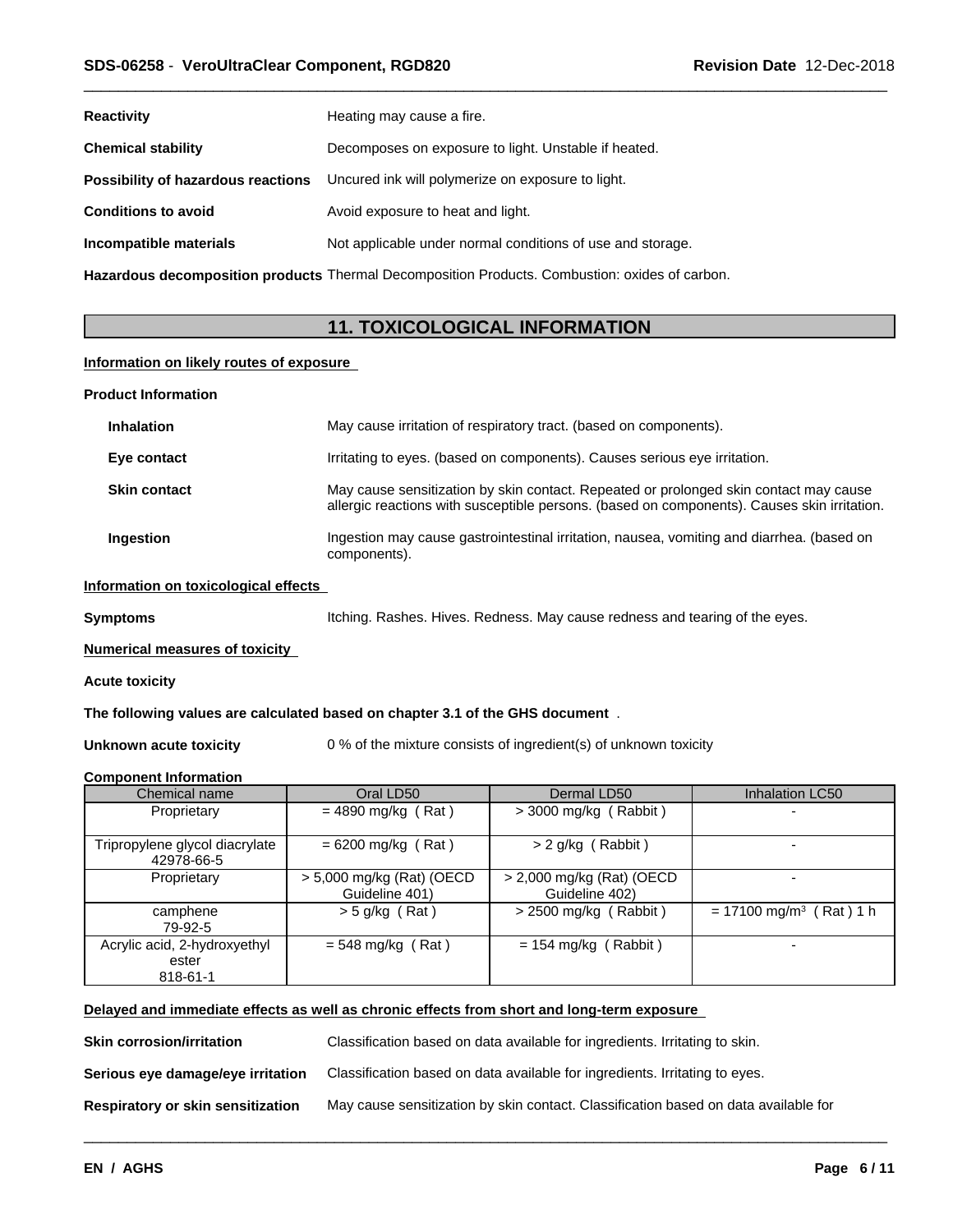|                                                                                                                                     | ingredients.                                                                                                                                                                                                                                      |
|-------------------------------------------------------------------------------------------------------------------------------------|---------------------------------------------------------------------------------------------------------------------------------------------------------------------------------------------------------------------------------------------------|
| <b>Germ cell mutagenicity</b>                                                                                                       | No information available.                                                                                                                                                                                                                         |
| Carcinogenicity<br>IARC (International Agency for Research on Cancer)<br>Group 3 - Not Classifiable as to Carcinogenicity in Humans | No information available.                                                                                                                                                                                                                         |
| <b>Reproductive toxicity</b>                                                                                                        | Classification based on data available for ingredients. Contains a known or suspected<br>reproductive toxin. The table below indicates ingredients above the cut-off threshold<br>considered as relevant which are listed as reproductive toxins. |
| <b>STOT - single exposure</b>                                                                                                       | Classification based on data available for ingredients.                                                                                                                                                                                           |
| <b>STOT</b> - repeated exposure                                                                                                     | No information available.                                                                                                                                                                                                                         |
| <b>Aspiration hazard</b>                                                                                                            | No information available.                                                                                                                                                                                                                         |
|                                                                                                                                     |                                                                                                                                                                                                                                                   |

# **12. ECOLOGICAL INFORMATION**

## **Ecotoxicity**

| Chemical name                                     | Algae/aquatic plants                                               | <b>Fish</b>                                                                                                  | Toxicity to<br>microorganisms | Crustacea                                                           |
|---------------------------------------------------|--------------------------------------------------------------------|--------------------------------------------------------------------------------------------------------------|-------------------------------|---------------------------------------------------------------------|
| Proprietary                                       | 1.98 mg/l Fresh water                                              | 0.704 mg/l Fresh water                                                                                       |                               | 0.524 mg/l Fresh water                                              |
| Tripropylene glycol<br>diacrylate<br>42978-66-5   | 28: 72 h Desmodesmus<br>subspicatus mg/L EC50                      | 4.5 - 10: 96 h Leuciscus<br>idus mg/L LC50                                                                   |                               | 88.7: 48 h Daphnia<br>magna mg/L EC50                               |
| Proprietary                                       | Pseudokirchneriella<br>subcapitata (OECD<br>Guideline 201, static) | $> 2.01$ mg/l (growth rate), 6.53 mg/l, Oryzias latipes<br>(JIS K 0102-71,<br>semistatic)                    |                               | 3.53 mg/l, Daphnia<br>magna (OECD Guideline<br>202, part 1, static) |
| camphene<br>79-92-5                               | 1000: 72 h<br>Desmodesmus<br>subspicatus mg/L EC50                 | 0.72: 96 h Brachydanio<br>rerio mg/L LC50<br>flow-through 150: 96 h<br>Brachydanio rerio mg/L<br>LC50 static |                               | 22: 48 h Daphnia magna<br>mg/L EC50                                 |
| Acrylic acid,<br>2-hydroxyethyl ester<br>818-61-1 |                                                                    | 4.8: 96 h Pimephales<br>promelas mg/L LC50<br>flow-through                                                   |                               | 0.78: 48 h Daphnia<br>magna mg/L EC50                               |

**Persistence and degradability** No information available.

**Bioaccumulation** There is no data for this product.

### **Component Information**

| Chemical name                                  | <b>Partition coefficient</b> |
|------------------------------------------------|------------------------------|
| Tripropylene glycol diacrylate<br>42978-66-5   |                              |
| Acrylic acid, 2-hydroxyethyl ester<br>818-61-1 | 0.21                         |

**Other adverse effects** No information available.

# **13. DISPOSAL CONSIDERATIONS**

 $\overline{\phantom{a}}$  ,  $\overline{\phantom{a}}$  ,  $\overline{\phantom{a}}$  ,  $\overline{\phantom{a}}$  ,  $\overline{\phantom{a}}$  ,  $\overline{\phantom{a}}$  ,  $\overline{\phantom{a}}$  ,  $\overline{\phantom{a}}$  ,  $\overline{\phantom{a}}$  ,  $\overline{\phantom{a}}$  ,  $\overline{\phantom{a}}$  ,  $\overline{\phantom{a}}$  ,  $\overline{\phantom{a}}$  ,  $\overline{\phantom{a}}$  ,  $\overline{\phantom{a}}$  ,  $\overline{\phantom{a}}$ 

## **Waste treatment methods**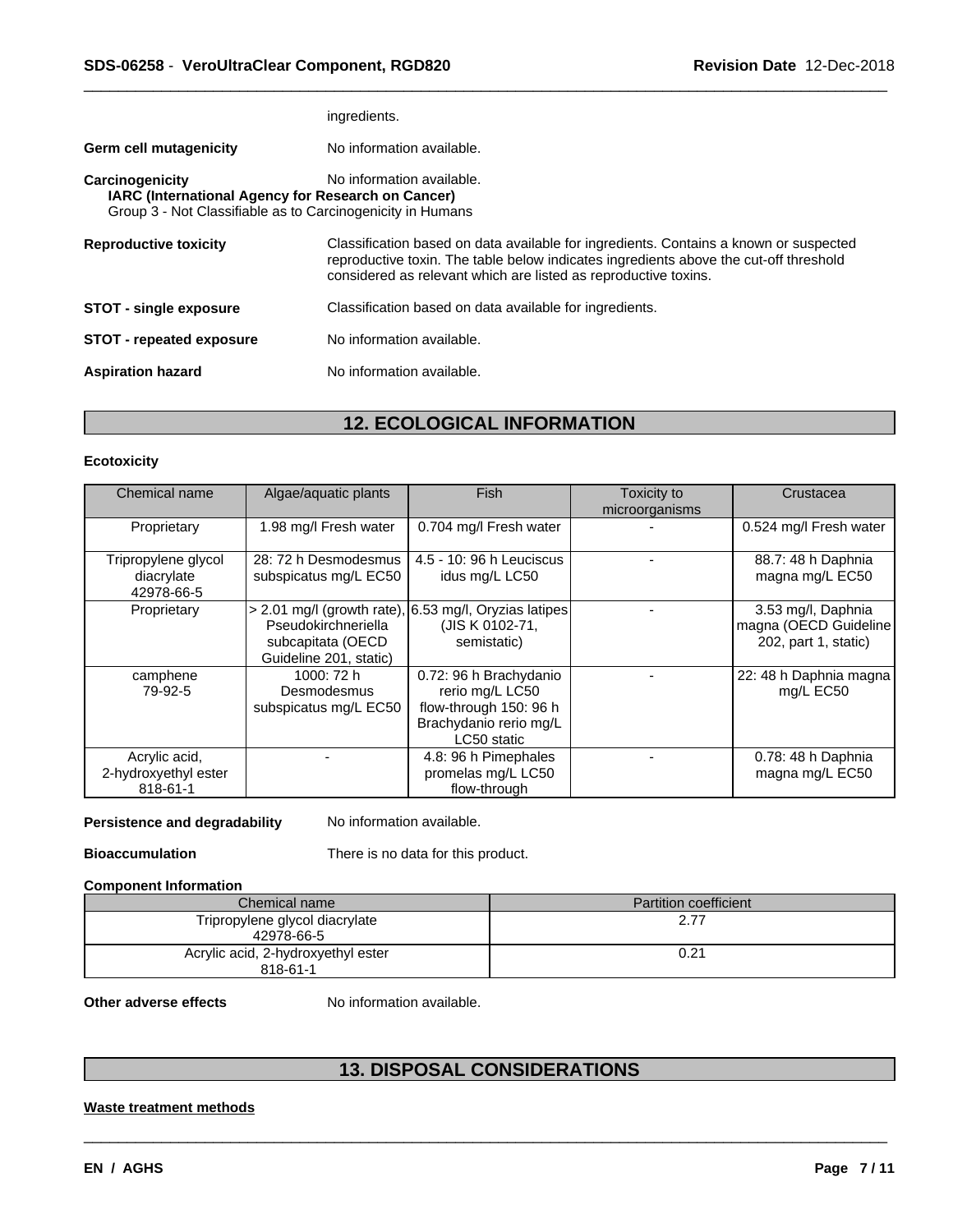| Waste from residues/unused<br>products | Dispose of in accordance with local regulations. Dispose of waste in accordance with<br>environmental legislation. |
|----------------------------------------|--------------------------------------------------------------------------------------------------------------------|
| <b>Contaminated packaging</b>          | Do not reuse empty containers.                                                                                     |
| <b>US EPA Waste Number</b>             | U008 U220                                                                                                          |

# **14. TRANSPORT INFORMATION**

| <b>Additional information</b>                                   | The environmentally hazardous substance mark is not required when transported in sizes<br>of ≤5L or ≤5kg The marine pollutant mark is not required when transported in sizes of ≤5L<br>or ≤5kg |
|-----------------------------------------------------------------|------------------------------------------------------------------------------------------------------------------------------------------------------------------------------------------------|
| DOT<br>UN/ID no.                                                | <b>UN3082</b>                                                                                                                                                                                  |
| <b>Proper Shipping Name</b><br><b>Hazard Class</b>              | ENVIRONMENTALLY HAZARDOUS SUBSTANCE, LIQUID, N.O.S.<br>9                                                                                                                                       |
| <b>Packing group</b><br><b>Special Provisions</b>               | III<br>8, 146, 173, 335, IB3, T4, TP1, TP29                                                                                                                                                    |
| <b>Description</b>                                              | UN3082, ENVIRONMENTALLY HAZARDOUS SUBSTANCE, LIQUID, N.O.S.<br>(Tripropylene glycol diacrylate, Acrylic acid, 2-hydroxyethyl ester), 9, III, Marine pollutant                                  |
| <b>Emergency Response Guide</b><br><b>Number</b>                | 171                                                                                                                                                                                            |
| <b>TDG</b>                                                      |                                                                                                                                                                                                |
| UN/ID no.<br><b>Proper Shipping Name</b><br><b>Hazard Class</b> | UN3082<br>ENVIRONMENTALLY HAZARDOUS SUBSTANCE, LIQUID, N.O.S.<br>9                                                                                                                             |
| Packing group                                                   | Ш<br>UN3082, ENVIRONMENTALLY HAZARDOUS SUBSTANCE, LIQUID, N.O.S.                                                                                                                               |
| <b>Description</b>                                              | (Exo-1,7,7-trimethylbicyclo[2.2.1]hept-2-yl acrylate, Bisphenol A ethoxylate diacrylate), 9, III                                                                                               |
| MEX                                                             |                                                                                                                                                                                                |
| UN/ID no.<br><b>Proper Shipping Name</b>                        | <b>UN3082</b><br>ENVIRONMENTALLY HAZARDOUS SUBSTANCE, LIQUID, N.O.S.                                                                                                                           |
| <b>Hazard Class</b><br><b>Special Provisions</b>                | 9<br>274, 331, 335                                                                                                                                                                             |
| Packing group                                                   | Ш                                                                                                                                                                                              |
| <b>Description</b>                                              | UN3082, ENVIRONMENTALLY HAZARDOUS SUBSTANCE, LIQUID, N.O.S.<br>(Exo-1,7,7-trimethylbicyclo[2.2.1]hept-2-yl acrylate,<br>1,7,7-Trimethyltricyclo[2.2.1.02,6]heptane), 9, III                    |
| ICAO (air)                                                      |                                                                                                                                                                                                |
| UN/ID no.<br><b>Proper Shipping Name</b>                        | <b>UN3082</b><br>ENVIRONMENTALLY HAZARDOUS SUBSTANCE, LIQUID, N.O.S.                                                                                                                           |
| <b>Hazard Class</b>                                             | 9                                                                                                                                                                                              |
| <b>Packing group</b><br><b>Special Provisions</b>               | Ш<br>A97, A158, A197                                                                                                                                                                           |
| <b>Description</b>                                              | UN3082, ENVIRONMENTALLY HAZARDOUS SUBSTANCE, LIQUID, N.O.S.<br>(Exo-1,7,7-trimethylbicyclo[2.2.1]hept-2-yl acrylate,<br>1,7,7-Trimethyltricyclo[2.2.1.02,6]heptane), 9, III                    |
| IATA                                                            |                                                                                                                                                                                                |
| <b>UN Number</b><br>UN proper shipping name                     | UN3082<br>ENVIRONMENTALLY HAZARDOUS SUBSTANCE, LIQUID, N.O.S.                                                                                                                                  |
| <b>Transport hazard class(es)</b><br><b>Packing group</b>       | 9<br>III                                                                                                                                                                                       |
|                                                                 |                                                                                                                                                                                                |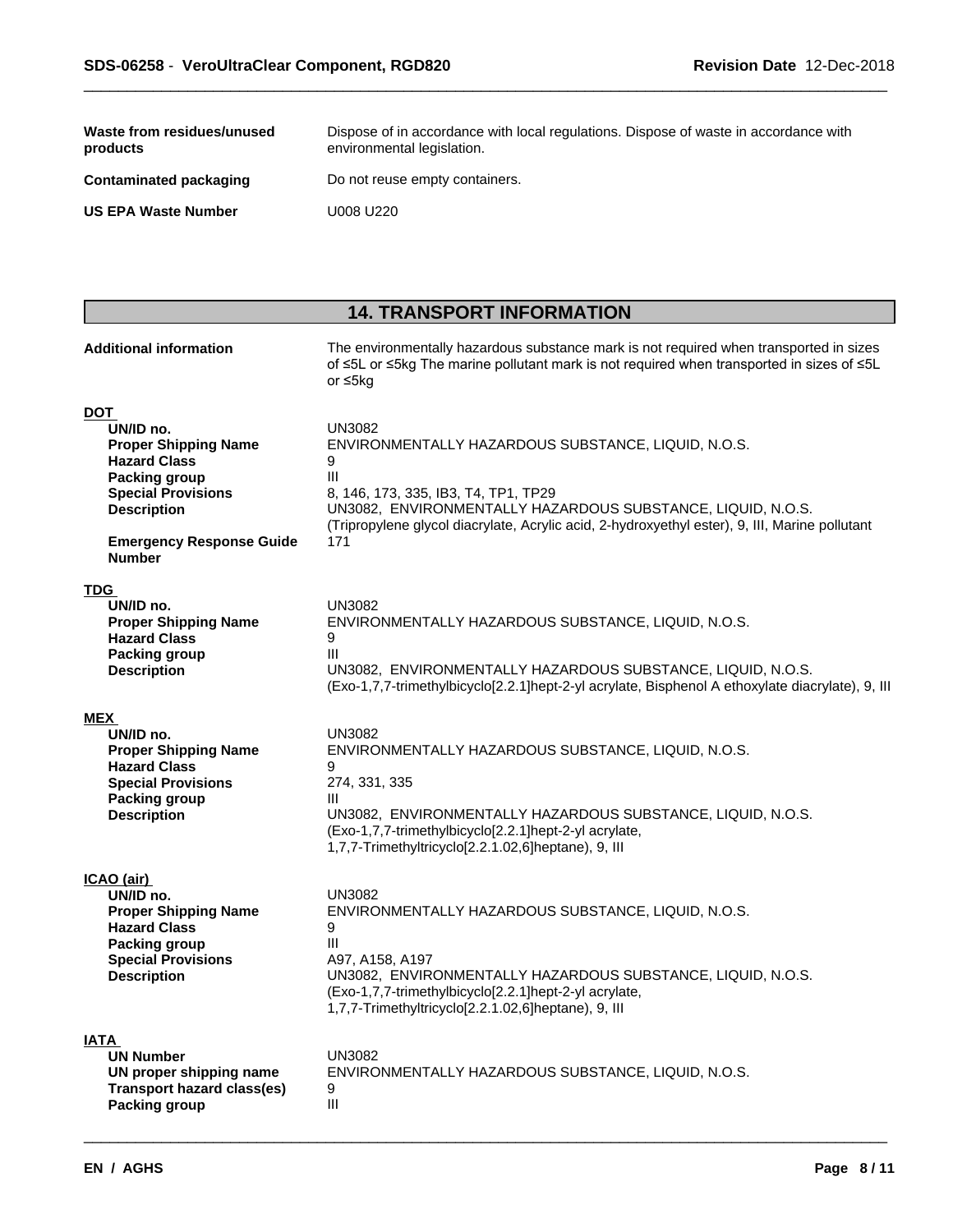|            | <b>ERG Code</b><br><b>Special Provisions</b><br><b>Description</b>                                                                                                                                                   | 9L<br>A97, A158, A197<br>UN3082, ENVIRONMENTALLY HAZARDOUS SUBSTANCE, LIQUID, N.O.S.<br>(Exo-1,7,7-trimethylbicyclo[2.2.1]hept-2-yl acrylate,<br>1,7,7-Trimethyltricyclo[2.2.1.02,6]heptane), 9, III                                                                                                                                                                                                                                       |
|------------|----------------------------------------------------------------------------------------------------------------------------------------------------------------------------------------------------------------------|--------------------------------------------------------------------------------------------------------------------------------------------------------------------------------------------------------------------------------------------------------------------------------------------------------------------------------------------------------------------------------------------------------------------------------------------|
|            | <b>IMDG</b><br><b>UN Number</b><br>UN proper shipping name<br><b>Transport hazard class(es)</b><br><b>Packing group</b><br>EmS-No.<br><b>Special Provisions</b><br><b>Marine pollutant</b><br><b>Description</b>     | <b>UN3082</b><br>ENVIRONMENTALLY HAZARDOUS SUBSTANCE, LIQUID, N.O.S.<br>9<br>$\mathbf{III}$<br>F-A, S-F<br>274, 335, 969<br>This product contains a chemical which is listed as a severe marine pollutant according to<br><b>IMDG/IMO</b><br>UN3082, ENVIRONMENTALLY HAZARDOUS SUBSTANCE, LIQUID, N.O.S.<br>(Exo-1,7,7-trimethylbicyclo[2.2.1]hept-2-yl acrylate,<br>1,7,7-Trimethyltricyclo[2.2.1.02,6]heptane), 9, III, Marine pollutant |
| <b>RID</b> |                                                                                                                                                                                                                      |                                                                                                                                                                                                                                                                                                                                                                                                                                            |
|            | <b>UN Number</b><br>UN proper shipping name<br><b>Transport hazard class(es)</b><br><b>Packing group</b><br><b>Classification code</b><br><b>Special Provisions</b><br><b>Description</b>                            | <b>UN3082</b><br>ENVIRONMENTALLY HAZARDOUS SUBSTANCE, LIQUID, N.O.S.<br>9<br>$\mathbf{III}$<br>M6<br>274, 335, 375, 601<br>UN3082, ENVIRONMENTALLY HAZARDOUS SUBSTANCE, LIQUID, N.O.S.<br>(Exo-1,7,7-trimethylbicyclo[2.2.1]hept-2-yl acrylate,<br>1,7,7-Trimethyltricyclo[2.2.1.02,6]heptane), 9, III                                                                                                                                     |
|            | Labels                                                                                                                                                                                                               | 9                                                                                                                                                                                                                                                                                                                                                                                                                                          |
| ADR        |                                                                                                                                                                                                                      |                                                                                                                                                                                                                                                                                                                                                                                                                                            |
|            | <b>UN Number</b><br>UN proper shipping name<br>Transport hazard class(es)<br><b>Packing group</b><br><b>Classification code</b><br><b>Tunnel restriction code</b><br><b>Special Provisions</b><br><b>Description</b> | <b>UN3082</b><br>ENVIRONMENTALLY HAZARDOUS SUBSTANCE, LIQUID, N.O.S.<br>9<br>$\mathbf{III}$<br>M <sub>6</sub><br>(E)<br>274, 335, 601, 375<br>UN3082, ENVIRONMENTALLY HAZARDOUS SUBSTANCE, LIQUID, N.O.S.<br>(Exo-1,7,7-trimethylbicyclo[2.2.1]hept-2-yl acrylate,<br>1,7,7-Trimethyltricyclo[2.2.1.02,6]heptane), 9, III                                                                                                                  |
|            | Labels                                                                                                                                                                                                               | 9                                                                                                                                                                                                                                                                                                                                                                                                                                          |
| ADN        | UN/ID no<br>UN proper shipping name<br><b>Transport hazard class(es)</b><br>Packing group<br><b>Classification code</b><br><b>Special Provisions</b><br><b>Description</b><br>Hazard label(s)                        | <b>UN3082</b><br>ENVIRONMENTALLY HAZARDOUS SUBSTANCE, LIQUID, N.O.S.<br>9<br>$\ensuremath{\mathsf{III}}\xspace$<br>M <sub>6</sub><br>274, 335, 375, 601<br>UN3082, ENVIRONMENTALLY HAZARDOUS SUBSTANCE, LIQUID, N.O.S.<br>(Exo-1,7,7-trimethylbicyclo[2.2.1]hept-2-yl acrylate,<br>1,7,7-Trimethyltricyclo[2.2.1.02,6]heptane), 9, III<br>9                                                                                                |
|            | Limited quantity (LQ)                                                                                                                                                                                                | 5L                                                                                                                                                                                                                                                                                                                                                                                                                                         |
|            |                                                                                                                                                                                                                      |                                                                                                                                                                                                                                                                                                                                                                                                                                            |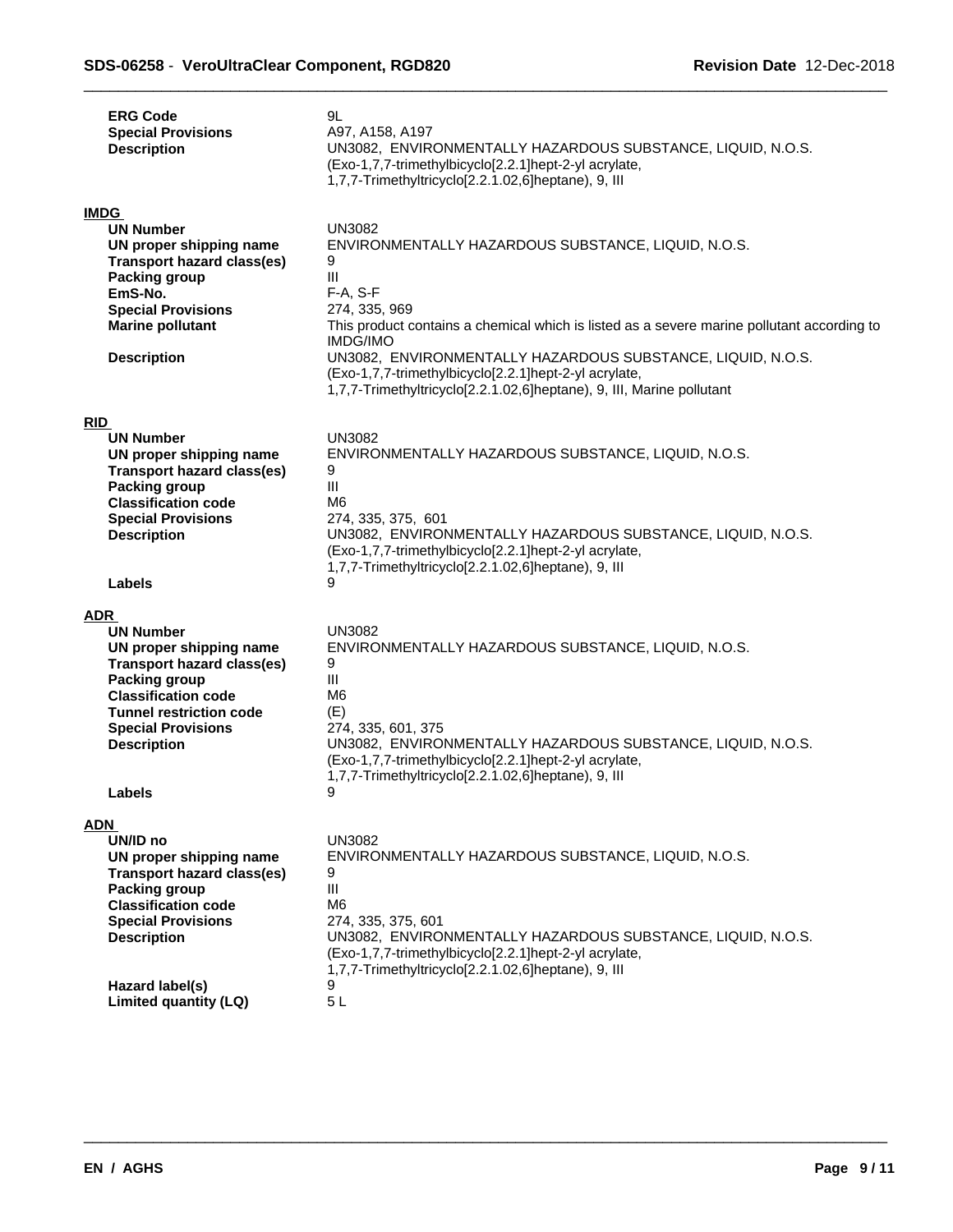

# **15. REGULATORY INFORMATION**

**International Inventories TSCA** Complies<br> **DSL/NDSL** Complies **DSL/NDSL EINECS/ELINCS** No information available<br> **ENCS** Complies ENCS<br> **IECSC**<br>
Complies **IECSC**<br> **IECSC**<br> **IECEL**<br> **IECEL**<br> **IECEL No information available PICCS** No information available **AICS** Complies

 **Legend:**

 **TSCA** - United States Toxic Substances Control Act Section 8(b) Inventory

 **DSL/NDSL** - Canadian Domestic Substances List/Non-Domestic Substances List

 **EINECS/ELINCS** - European Inventory of Existing Chemical Substances/European List of Notified Chemical Substances

 **ENCS** - Japan Existing and New Chemical Substances

 **IECSC** - China Inventory of Existing Chemical Substances

 **KECL** - Korean Existing and Evaluated Chemical Substances

 **PICCS** - Philippines Inventory of Chemicals and Chemical Substances

 **AICS** - Australian Inventory of Chemical Substances

### **US Federal Regulations**

## **SARA 313**

Section 313 of Title III of the Superfund Amendments and Reauthorization Act of 1986 (SARA). This product does not contain any chemicals which are subject to the reporting requirements of the Act and Title 40 of the Code of Federal Regulations, Part 372.

| SARA 311/312 Hazard Categories |  |
|--------------------------------|--|
|--------------------------------|--|

| Acute health hazard               | Yes |  |
|-----------------------------------|-----|--|
| <b>Chronic Health Hazard</b>      | Yes |  |
| <b>Fire hazard</b>                | N٥  |  |
| Sudden release of pressure hazard | No  |  |
| <b>Reactive Hazard</b>            | No  |  |

## **CWA (Clean WaterAct)**

This product does not contain any substances regulated as pollutants pursuant to the Clean Water Act (40 CFR 122.21 and 40 CFR 122.42).

### **CERCLA**

This material, as supplied, does not contain any substances regulated as hazardous substances under the Comprehensive Environmental Response Compensation and Liability Act (CERCLA) (40 CFR 302) or the Superfund Amendments and Reauthorization Act (SARA) (40 CFR 355). There may be specific reporting requirements at the local, regional, or state level pertaining to releases of this material.

### **US State Regulations**

### **California Proposition 65**

This product contains the following Proposition 65 chemicals:.

| name | $\sim$<br>וווכ<br>co nom<br>a He |
|------|----------------------------------|
|      |                                  |